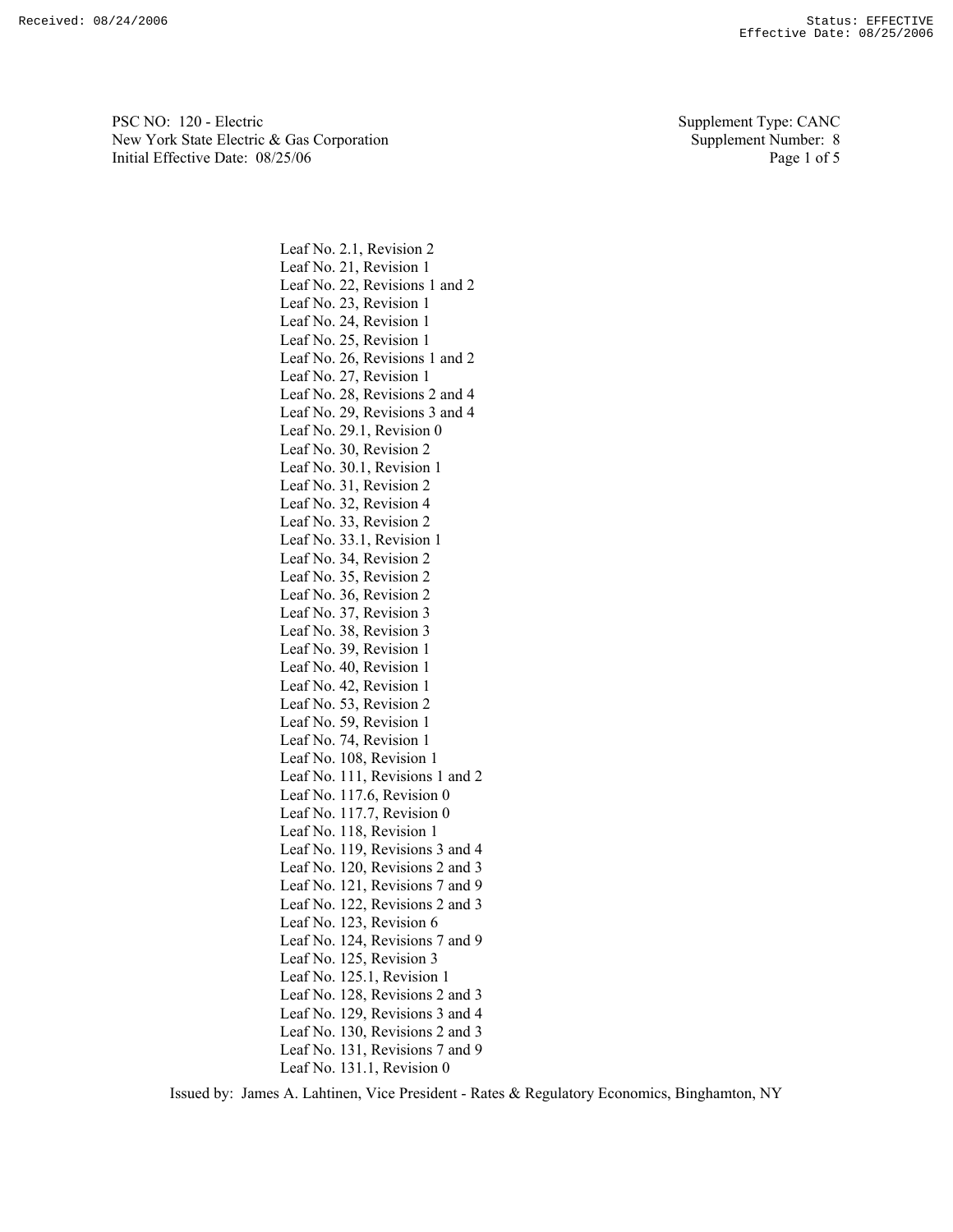PSC NO: 120 - Electric Supplement Type: CANC New York State Electric & Gas Corporation Supplement Number: 8 Initial Effective Date:  $08/25/06$  Page 2 of 5

Leaf No. 132, Revisions 2 and 3 Leaf No. 132.1, Revision 0 Leaf No. 133, Revisions 6 and 7 Leaf No. 133.1, Revision 0 Leaf No. 135, Revisions 7 and 9 Leaf No. 136, Revisions 2 and 3 Leaf No. 137, Revision 1 Leaf No. 138, Revision 1 Leaf No. 139, Revisions 7 and 9 Leaf No. 139.1, Revision 0 Leaf No. 141, Revisions 2 and 3 Leaf No. 142, Revisions 2 and 3 Leaf No. 143, Revision 1 Leaf No. 144, Revision 2 Leaf No. 144.1, Revision 1 Leaf No. 145, Revision 1 Leaf No. 146, Revision 1 Leaf No. 147, Revisions 2 and 3 Leaf No. 148, Revisions 7 and 9 Leaf No. 149, Revisions 1 and 2 Leaf No. 150, Revision 1 Leaf No. 151, Revision 1 Leaf No. 154, Revisions 1 and 2 Leaf No. 155, Revisions 2 and 3 Leaf No. 156, Revisions 1 and 2 Leaf No. 157, Revisions 7 and 9 Leaf No. 158, Revisions 7 and 9 Leaf No. 159, Revisions 1 and 2 Leaf No. 160, Revisions 6 and 7 Leaf No. 161, Revision 2 Leaf No. 164, Revisions 1 and 2 Leaf No. 165, Revision 1 Leaf No. 166, Revisions 7 and 9 Leaf No. 167, Revisions 7 and 9 Leaf No. 167.1, Revision 0 Leaf No. 168, Revisions 2 and 3 Leaf No. 169, Revisions 2 and 3 Leaf No. 170, Revisions 3 and 4 Leaf No. 170.1, Revision 1 Leaf No. 170.2, Revision 1 Leaf No. 171, Revision 1 Leaf No. 172, Revision 1 Leaf No. 173, Revisions 2 and 3 Leaf No. 174, Revisions 7 and 9 Leaf No. 175, Revisions 7 and 9 Leaf No. 176, Revisions 1 and 2 Leaf No. 177, Revision 1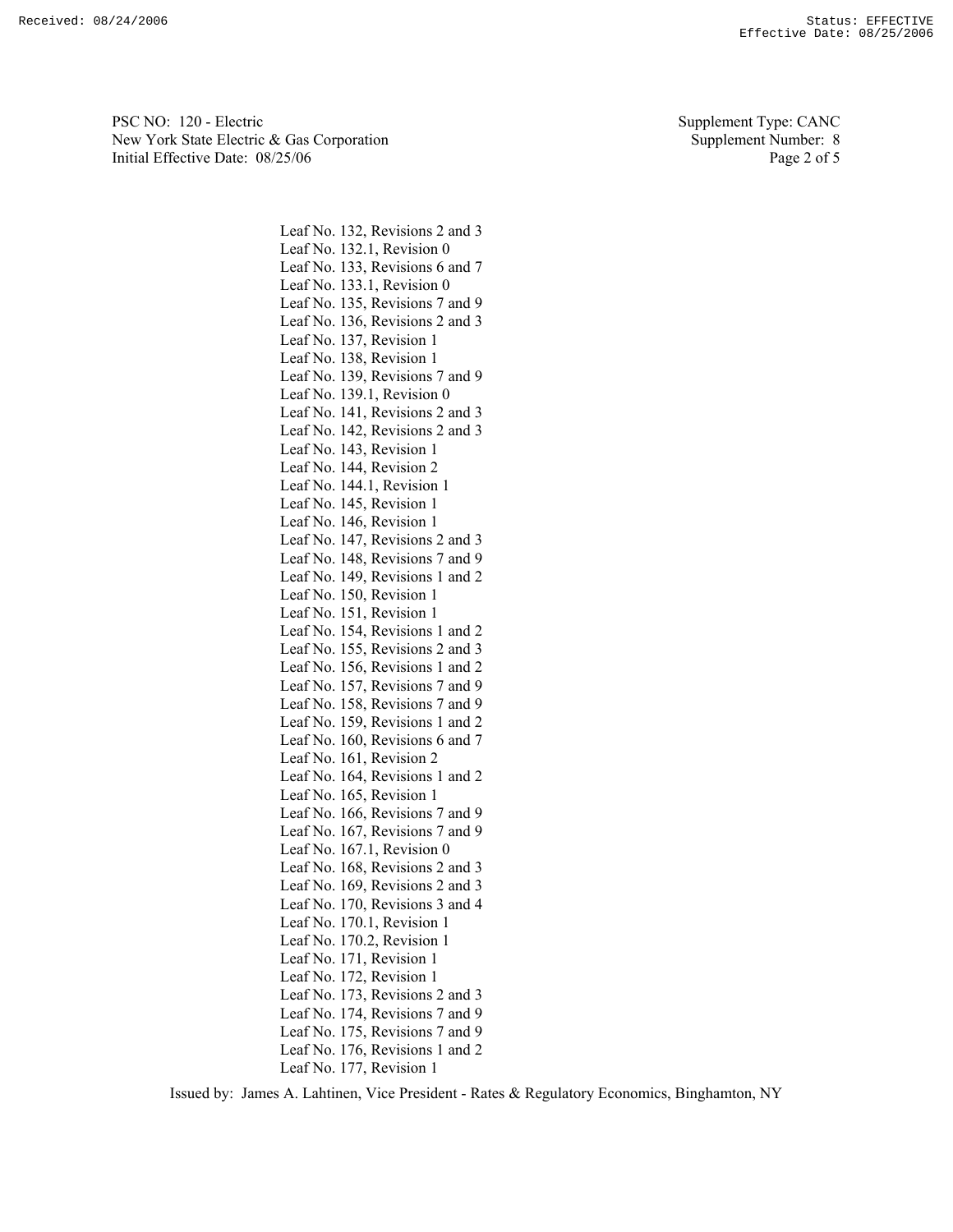PSC NO: 120 - Electric Supplement Type: CANC New York State Electric & Gas Corporation Supplement Number: 8 Initial Effective Date:  $08/25/06$  Page 3 of 5

Leaf No. 178, Revision 1 Leaf No. 179, Revision 1 Leaf No. 183, Revision 1 Leaf No. 184, Revisions 2 and 3 Leaf No. 185, Revisions 2 and 3 Leaf No. 186, Revisions 1 and 2 Leaf No. 187, Revisions 3 and 5 Leaf No. 188, Revisions 3 and 4 Leaf No. 189, Revisions 4 and 5 Leaf No. 190, Revision 4 Leaf No. 191, Revision 5 Leaf No. 192, Revision 3 Leaf No. 193, Revision 4 Leaf No. 193.1, Revision 2 Leaf No. 193.2, Revision 3 Leaf No. 193.3, Revision 2 Leaf No. 193.4, Revisions 3 and 4 Leaf No. 194, Revisions 2 and 3 Leaf No. 195, Revisions 2 and 3 Leaf No. 197, Revision 6 Leaf No. 198, Revisions 7 and 9 Leaf No. 198.1, Revisions 1 and 2 Leaf No. 199, Revision 2 Leaf No. 201, Revisions 7 and 9 Leaf No. 201.1, Revisions 1 and 2 Leaf No. 202, Revisions 2 and 3 Leaf No. 203, Revisions 2 and 3 Leaf No. 204, Revisions 1 and 2 Leaf No. 205, Revisions 2 and 3 Leaf No. 206, Revisions 7 and 9 Leaf No. 207, Revisions 1 and 2 Leaf No. 208, Revisions 6 and 7 Leaf No. 208.1, Revisions 1 and 2 Leaf No. 209, Revisions 8 and 10 Leaf No. 209.1, Revision 1 Leaf No. 209.2, Revision 1 Leaf No. 210, Revisions 3 and 4 Leaf No. 212, Revisions 2 and 3 Leaf No. 213, Revisions 1 and 2 Leaf No. 214, Revisions 2 and 3 Leaf No. 215, Revisions 7 and 9 Leaf No. 216, Revisions 7 and 9 Leaf No. 217, Revisions 7 and 9 Leaf No. 218, Revisions 7 and 9 Leaf No. 218.1, Revision 0 Leaf No. 219, Revisions 1 and 3 Leaf No. 220, Revisions 1 and 2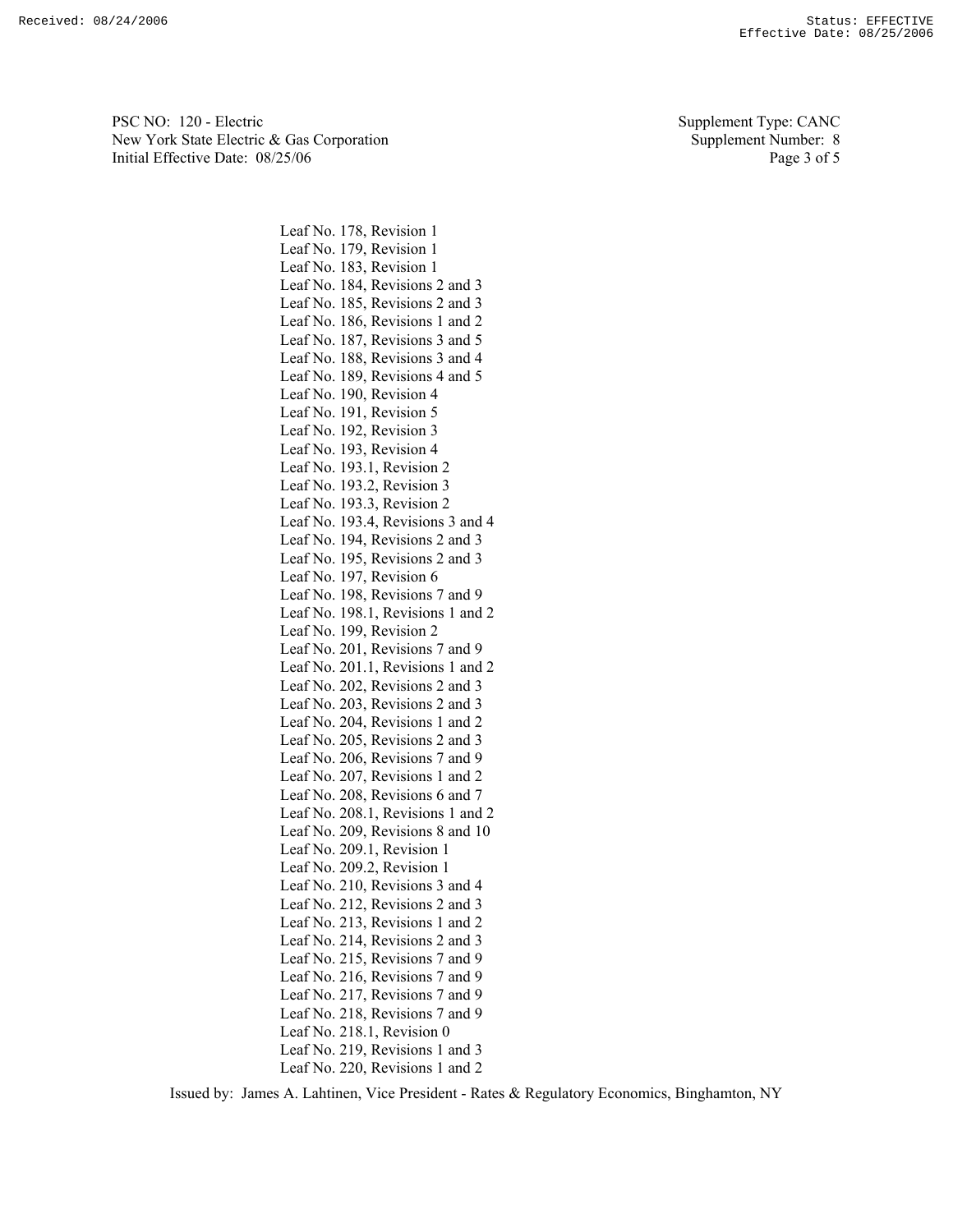PSC NO: 120 - Electric Supplement Type: CANC New York State Electric & Gas Corporation Supplement Number: 8 Initial Effective Date:  $08/25/06$  Page 4 of 5

Leaf No. 221, Revision 7 Leaf No. 224, Revision 2 Leaf No. 226, Revisions 1 and 2 Leaf No. 227, Revision 1 Leaf No. 228, Revisions 7 and 9 Leaf No. 229, Revisions 7 and 9 Leaf No. 230, Revisions 7 and 9 Leaf No. 231, Revisions 7 and 9 Leaf No. 232, Revisions 1 and 2 Leaf No. 233, Revisions 2 and 3 Leaf No. 236, Revisions 2 and 3 Leaf No. 237, Revisions 1 and 2 Leaf No. 243, Revisions 3 and 4 Leaf No. 243.1, Revision 1 Leaf No. 243.2, Revision 1 Leaf No. 244, Revision 1 Leaf No. 245, Revision 1 Leaf No. 246, Revision 1 Leaf No. 247, Revisions 2 and 3 Leaf No. 248, Revisions 7 and 9 Leaf No. 249, Revisions 7 and 9 Leaf No. 250, Revisions 7 and 9 Leaf No. 251, Revisions 7 and 9 Leaf No. 252, Revisions 1 and 2 Leaf No. 253, Revision 1 Leaf No. 254, Revision 1 Leaf No. 256, Revision 1 Leaf No. 257, Revisions 2 and 3 Leaf No. 258, Revisions 2 and 3 Leaf No. 259, Revisions 7 and 9 Leaf No. 260, Revisions 1 and 2 Leaf No. 261, Revision 6 Leaf No. 262, Revisions 7 and 9 Leaf No. 263, Revision 3 Leaf No. 263.1, Revision 1 Leaf No. 267, Revision 1 Leaf No. 268, Revisions 2 and 3 Leaf No. 269, Revisions 2 and 3 Leaf No. 270, Revisions 7 and 9 Leaf No. 271, Revisions 1 and 2 Leaf No. 272, Revisions 6 and 7 Leaf No. 272.1, Revision 0 Leaf No. 273, Revisions 8 and 10 Leaf No. 273.1, Revision 1 Leaf No. 273.2, Revision 1 Leaf No. 274, Revisions 3 and 4 Leaf No. 287, Revisions 8 and 10